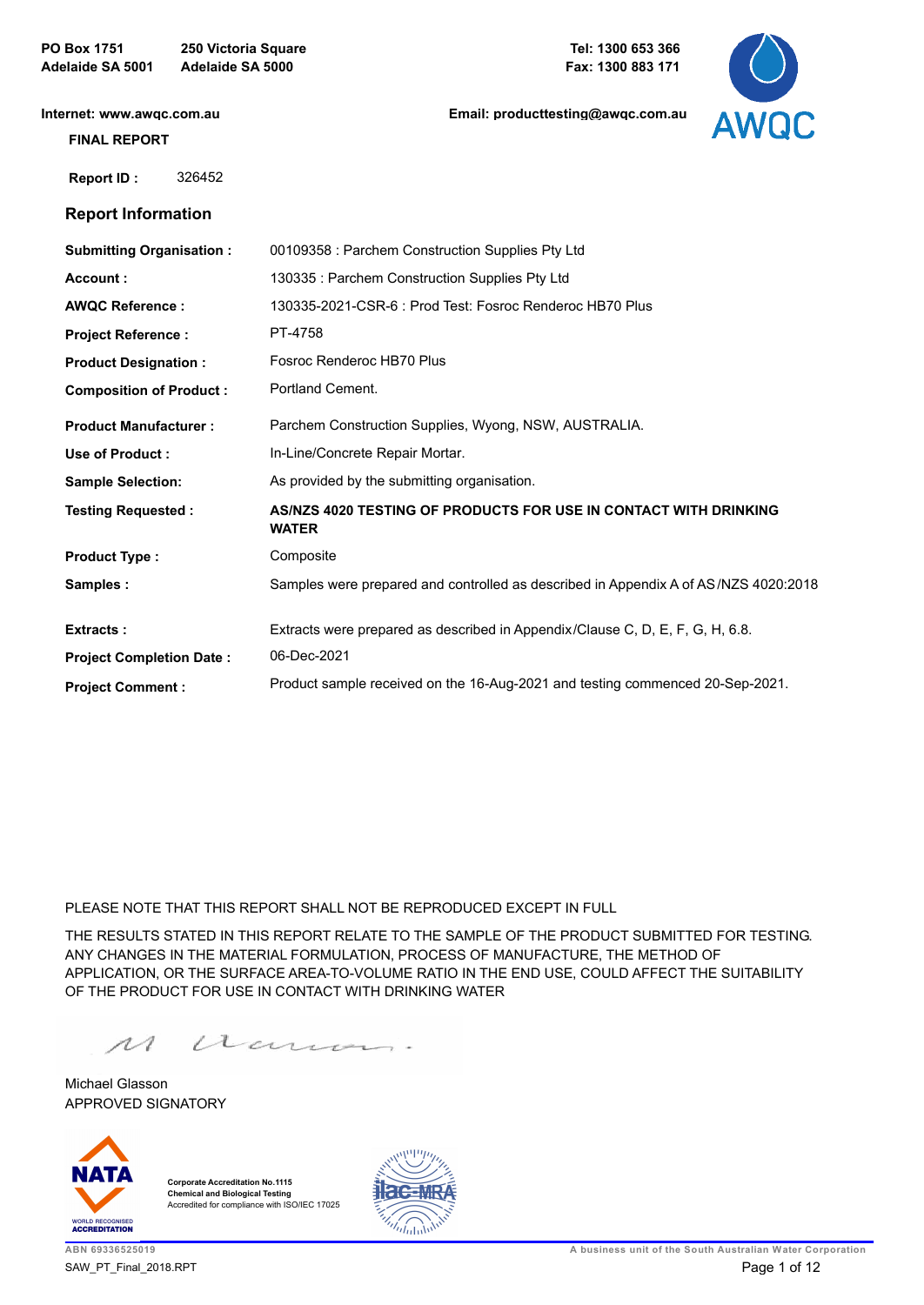**[Email: producttesting@awqc.com.au](mailto:awqc@sawater.com.au)**



**[Internet: www.awqc.com.au](https://www.awqc.com.au)**

#### **FINAL REPORT**

 **Report ID :** 326452

## **Summary of Results**

| <b>APPENDIX/CLAUSE</b>                    | <b>RESULTS</b>                                            |
|-------------------------------------------|-----------------------------------------------------------|
| $-$ Taste                                 | Passed at an exposure of 15000 mm <sup>2</sup> per Litre. |
| - Appearance                              | Passed at an exposure of 15000 mm <sup>2</sup> per Litre. |
| E.<br>- Growth of Aquatic Micro-organisms | Passed at an exposure of 15000 mm <sup>2</sup> per Litre. |
| F<br>- Cytotoxic Activity                 | Passed at an exposure of 15000 mm <sup>2</sup> per Litre. |
| G<br>- Mutagenic Activity                 | Passed at an exposure of 15000 mm <sup>2</sup> per Litre. |
| $H - Metals$                              | Passed at an exposure of 15000 mm <sup>2</sup> per Litre. |
| 6.8 - Organic Compounds                   | Passed at an exposure of 15000 mm <sup>2</sup> per Litre. |

## **Test Methods**

| Test(s) in Appendix | <b>AWQC Test Method</b> | Reference Method        |
|---------------------|-------------------------|-------------------------|
| С                   | T0320-01                | AS/NZS 4020:2018        |
| D                   | TO029-01 & TO018-01     | APHA 2120c & APHA 2130b |
| F                   | TO014-03                | APHA 4500 O G           |
|                     | TM-001                  | AS/NZS 4020:2018        |
| G                   | TM-002                  | AS/NZS 4020:2018        |
| н                   | TIC-006                 | EPA 200.8               |

## **Organic Test Methods**

| Test(s) in Clause | <b>Test Method</b> | Reference Method         |
|-------------------|--------------------|--------------------------|
| Clause 6.8        | TMZ-M36            | <b>USEPA524.2</b>        |
|                   | EP239              | USEPA521                 |
|                   | EP132-LL           | <b>USEPA SW846-8270D</b> |
|                   | EP075C             | <b>USEPA SW846-8270D</b> |
|                   | EP075ASIM          | <b>USEPA SW846-8270D</b> |

**Summary Comment :**

The compound was applied (to glass slides) and cured for 7 days at 20°C prior to testing (ratio of 500g to 72.5mL of drinking water). Thirteen sequential soakings were performed to obtain a pH < 9.0. In accordance with section A8 (Cementitious Products).



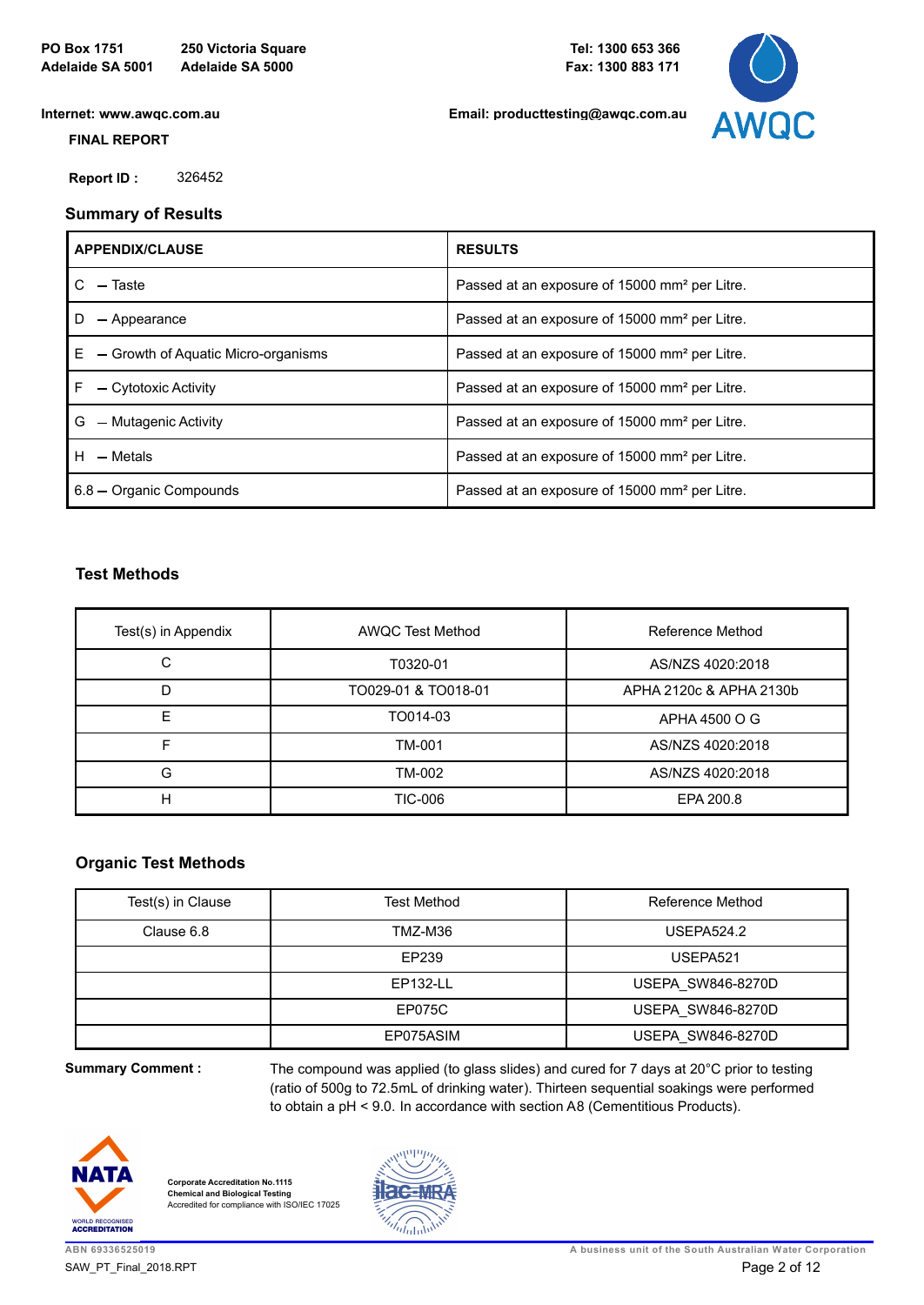| <b>PO Box 1751</b><br>Adelaide SA 5001           | Adelaide SA 5000 | 250 Victoria Square                                  | Tel: 1300 653 366<br>Fax: 1300 883 171                                                                                                                                                                                                                                 |             |
|--------------------------------------------------|------------------|------------------------------------------------------|------------------------------------------------------------------------------------------------------------------------------------------------------------------------------------------------------------------------------------------------------------------------|-------------|
| Internet: www.awgc.com.au<br><b>FINAL REPORT</b> |                  |                                                      | Email: producttesting@awgc.com.au                                                                                                                                                                                                                                      | <b>AWQC</b> |
| <b>Report ID:</b>                                | 326452           |                                                      |                                                                                                                                                                                                                                                                        |             |
| <b>CLAUSE 6.2</b>                                |                  | <b>Taste</b>                                         |                                                                                                                                                                                                                                                                        |             |
| <b>Sample Description</b>                        |                  |                                                      | The sample consisted of two coated panels (each coated to one side) with dimensions 75<br>mm x 100 mm and providing a total surface area of approximately 15000 mm <sup>2</sup> /L. Extracts<br>were prepared using 1000 mL volumes of pre-conditoning water(AI 12.6). |             |
| <b>Extraction Temperature</b>                    |                  | $20^{\circ}$ C ± $2^{\circ}$ C.                      |                                                                                                                                                                                                                                                                        |             |
| <b>Test Method</b><br><b>Test Information</b>    |                  | Taste (Appendix C)                                   |                                                                                                                                                                                                                                                                        |             |
| <b>Scaling Factor</b>                            |                  | Not applicable.                                      |                                                                                                                                                                                                                                                                        |             |
| <b>Results</b>                                   |                  | Not detected (sample and controls).                  |                                                                                                                                                                                                                                                                        |             |
| <b>Evaluation</b>                                |                  | <sup>2</sup> per Litre.                              | The product passed the requirements of clause 6.2 when tested at an exposure of 15000 mm                                                                                                                                                                               |             |
| <b>Number of Samples</b>                         |                  | 2.                                                   |                                                                                                                                                                                                                                                                        |             |
| <b>Test Comment</b>                              |                  | The 24 hour extracts were not analysed in this test. |                                                                                                                                                                                                                                                                        |             |

RABA

APPROVED SIGNATORY Peter Christopoulos



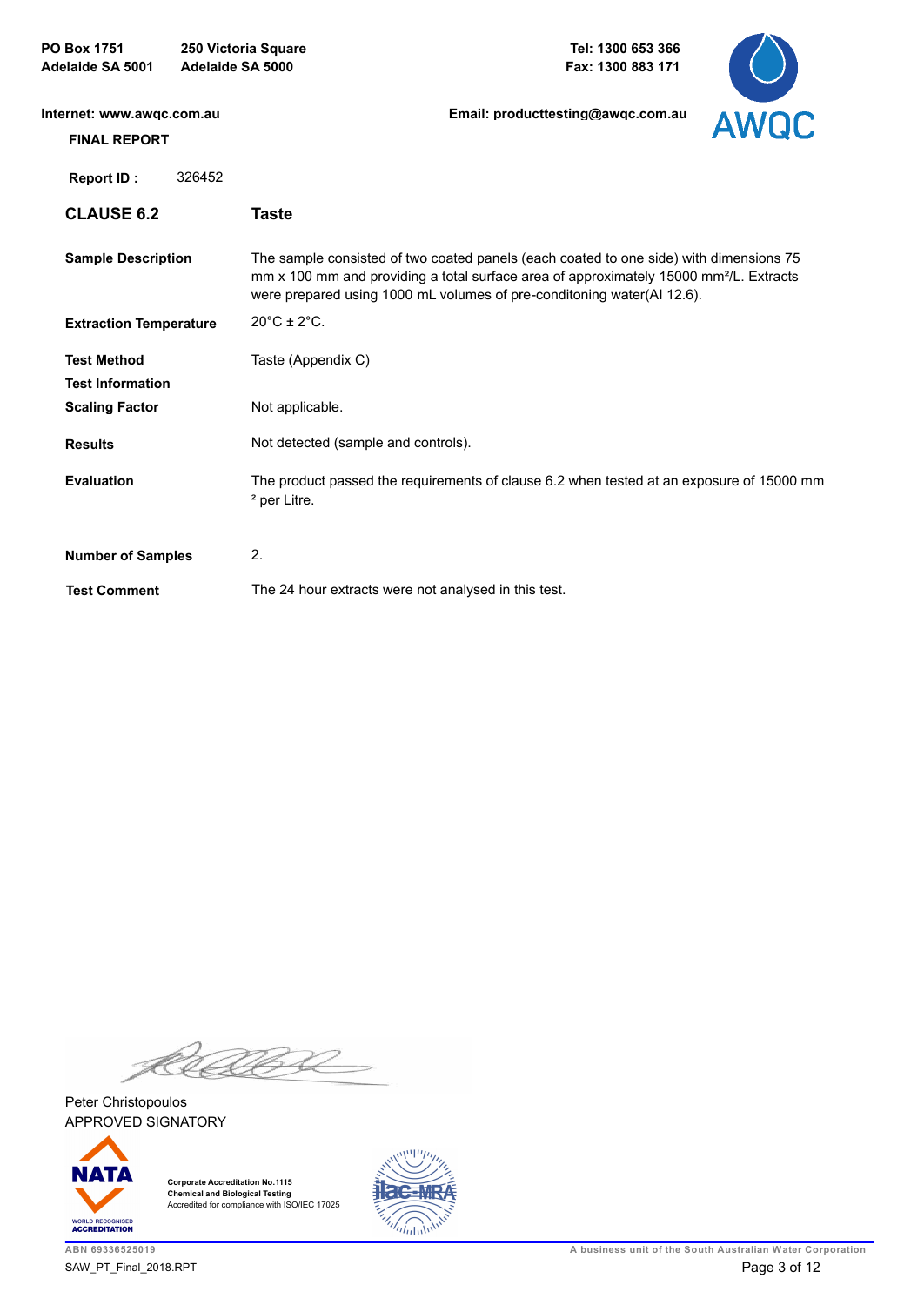| PO Box 1751<br>Adelaide SA 5001                  | Adelaide SA 5000 | 250 Victoria Square              |                | Tel: 1300 653 366<br>Fax: 1300 883 171                                                                                                                                                                                                                                 |              |
|--------------------------------------------------|------------------|----------------------------------|----------------|------------------------------------------------------------------------------------------------------------------------------------------------------------------------------------------------------------------------------------------------------------------------|--------------|
| Internet: www.awgc.com.au<br><b>FINAL REPORT</b> |                  |                                  |                | Email: producttesting@awgc.com.au                                                                                                                                                                                                                                      | AWQC         |
| <b>Report ID:</b>                                | 326452           |                                  |                |                                                                                                                                                                                                                                                                        |              |
| <b>CLAUSE 6.3</b>                                |                  | Appearance                       |                |                                                                                                                                                                                                                                                                        |              |
| <b>Sample Description</b>                        |                  |                                  |                | The sample consisted of two coated panels (each coated to one side) with dimensions 75<br>mm x 100 mm and providing a total surface area of approximately 15000 mm <sup>2</sup> /L. Extracts<br>were prepared using 1000 mL volumes of pre-conditoning water(Al 12.6). |              |
| <b>Extraction Temperature</b>                    |                  | $20^{\circ}$ C ± 2 $^{\circ}$ C. |                |                                                                                                                                                                                                                                                                        |              |
| <b>Test Method</b>                               |                  | Appearance (Appendix D)          |                |                                                                                                                                                                                                                                                                        |              |
| <b>Scaling Factor</b>                            |                  | Not applicable.                  |                |                                                                                                                                                                                                                                                                        |              |
| <b>Results</b>                                   |                  |                                  |                |                                                                                                                                                                                                                                                                        |              |
|                                                  |                  |                                  | Test (- Blank) | <b>Maximum Allowed</b>                                                                                                                                                                                                                                                 | <b>Units</b> |
|                                                  |                  | Colour                           | <1             | 5                                                                                                                                                                                                                                                                      | HU           |
|                                                  |                  | Turbidity                        | < 0.1          | 0.5                                                                                                                                                                                                                                                                    | <b>NTU</b>   |
| <b>Evaluation</b>                                |                  | <sup>2</sup> per Litre.          |                | The product passed the requirements of clause 6.3 when tested at an exposure of 15000 mm                                                                                                                                                                               |              |
| <b>Number of Samples</b>                         |                  | $\mathbf{1}$ .                   |                |                                                                                                                                                                                                                                                                        |              |
| <b>Test Comment</b>                              |                  | Not applicable.                  |                |                                                                                                                                                                                                                                                                        |              |
|                                                  |                  |                                  |                |                                                                                                                                                                                                                                                                        |              |

Andrew Paul Ford

APPROVED SIGNATORY Andrew Ford



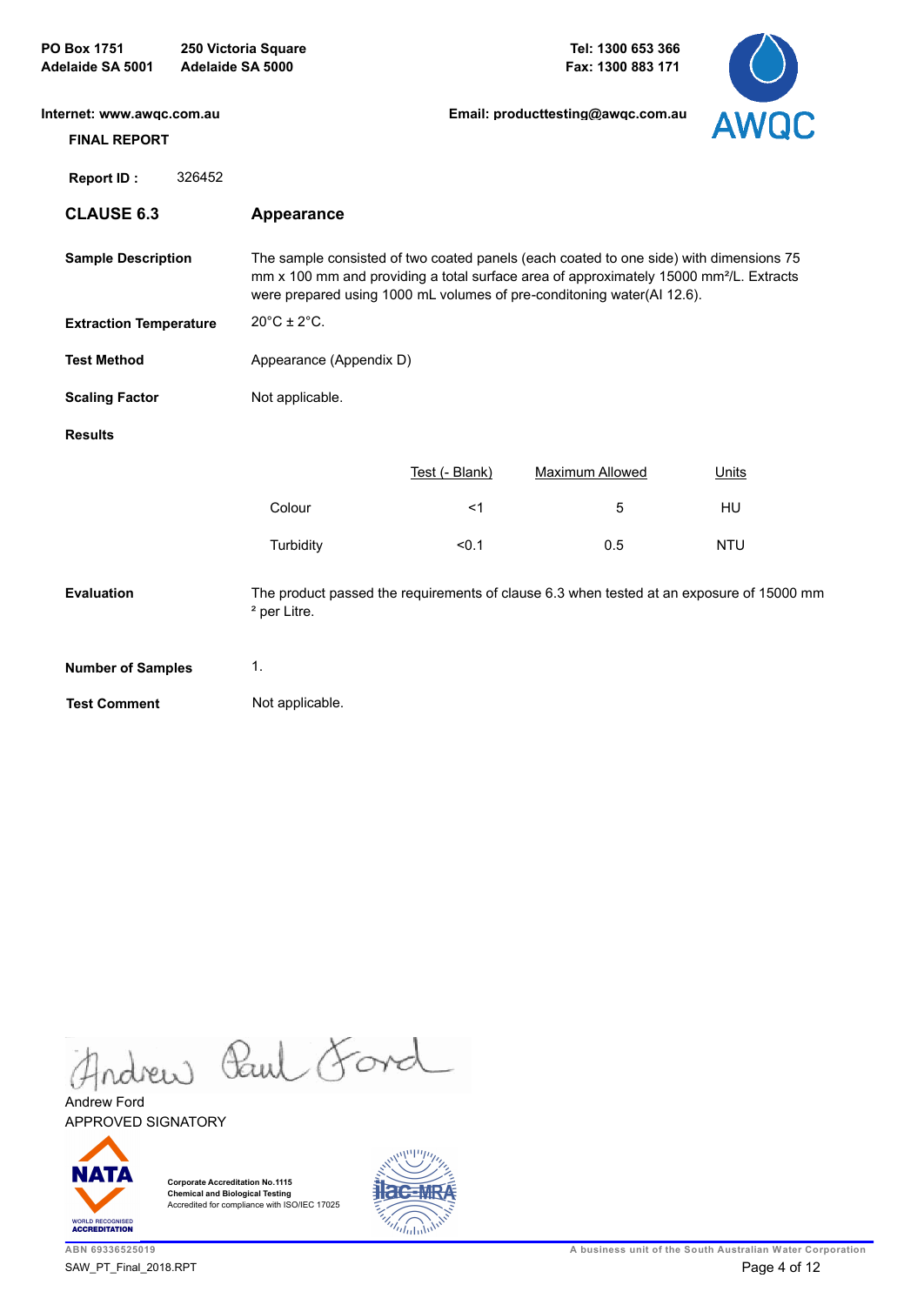| <b>PO Box 1751</b><br>Adelaide SA 5001           | 250 Victoria Square<br>Adelaide SA 5000 |                                                                                                                                                                                                                                                    | Tel: 1300 653 366<br>Fax: 1300 883 171 |           |            |
|--------------------------------------------------|-----------------------------------------|----------------------------------------------------------------------------------------------------------------------------------------------------------------------------------------------------------------------------------------------------|----------------------------------------|-----------|------------|
| Internet: www.awqc.com.au<br><b>FINAL REPORT</b> |                                         |                                                                                                                                                                                                                                                    | Email: producttesting@awgc.com.au      | AWQC      |            |
| <b>Report ID:</b>                                | 326452                                  |                                                                                                                                                                                                                                                    |                                        |           |            |
| <b>CLAUSE 6.4</b>                                |                                         | <b>Growth of Aquatic Micro-organisms</b>                                                                                                                                                                                                           |                                        |           |            |
| <b>Sample Description</b>                        |                                         | The sample consisted of two coated panels (each coated to one side) with dimensions 75<br>mm x 100 mm and providing a total surface area of approximately 15000 mm <sup>2</sup> /L. Extracts<br>were prepared using 1000 mL volumes of test water. |                                        |           |            |
| <b>Test Method</b>                               |                                         | Growth of Aquatic Micro-organisms (Appendix E)                                                                                                                                                                                                     |                                        |           |            |
| <b>Inoculum</b>                                  |                                         | The volume of the inoculum was 100 mL                                                                                                                                                                                                              |                                        |           |            |
| <b>Scaling Factor</b>                            |                                         | Not applicable.                                                                                                                                                                                                                                    |                                        |           |            |
| <b>Results</b>                                   |                                         | Mean Dissolved Oxygen                                                                                                                                                                                                                              | Control                                |           | 7.7 mg/L   |
|                                                  |                                         | Mean Dissolved Oxygen Difference                                                                                                                                                                                                                   | Positive Reference                     |           | 5.3 mg/L   |
|                                                  |                                         |                                                                                                                                                                                                                                                    | Negative Reference                     |           | $0.1$ mg/L |
|                                                  |                                         |                                                                                                                                                                                                                                                    | Test                                   | 0.20 mg/L |            |
| <b>Evaluation</b>                                |                                         | The product passed the requirements of clause 6.4 when tested at an exposure of 15000 mm<br><sup>2</sup> per Litre.                                                                                                                                |                                        |           |            |
| <b>Number of Samples</b>                         |                                         | 1.                                                                                                                                                                                                                                                 |                                        |           |            |
| <b>Test Comment</b>                              |                                         | Not applicable.                                                                                                                                                                                                                                    |                                        |           |            |

Zluoz

APPROVED SIGNATORY Thuy Diep



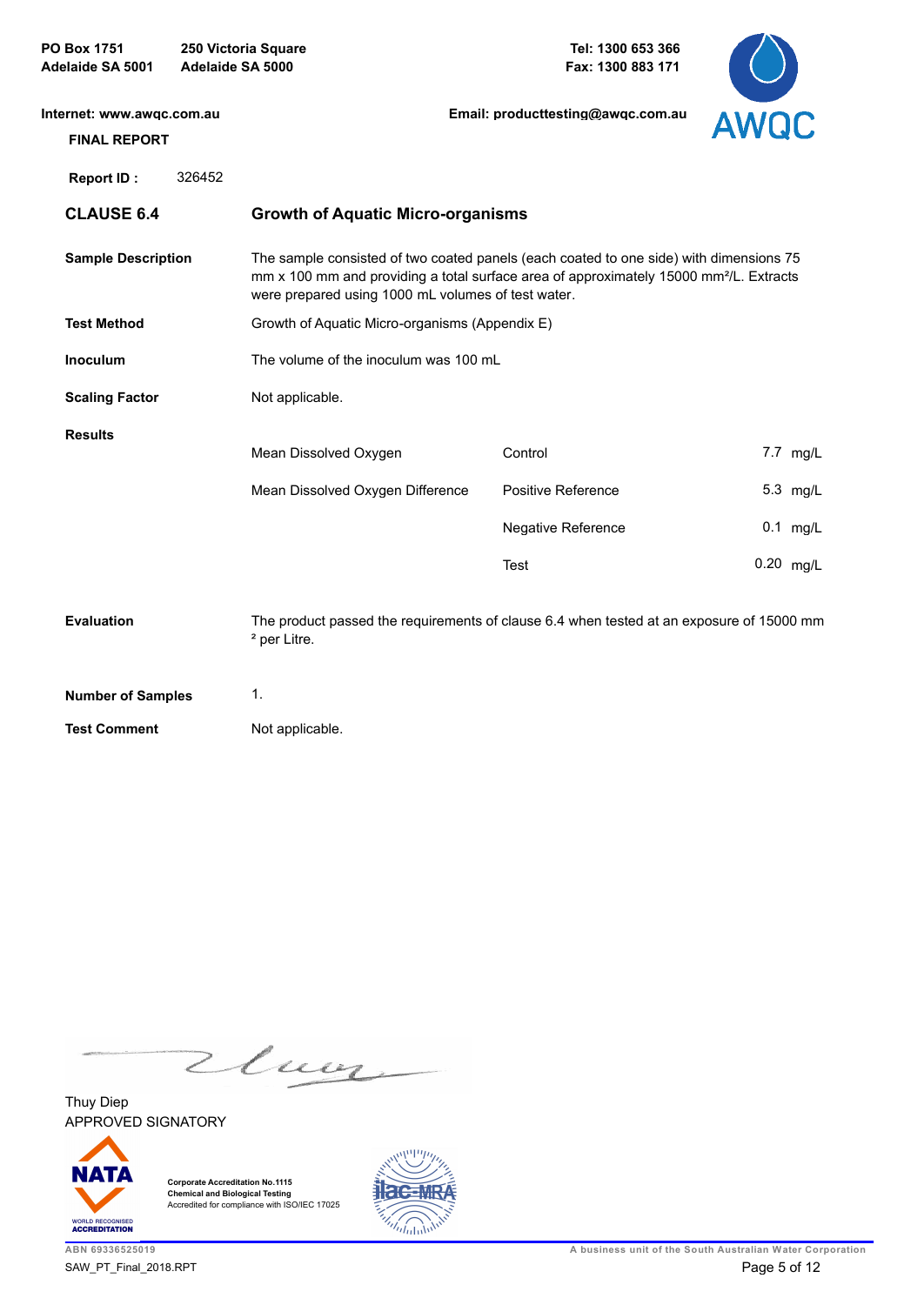| <b>PO Box 1751</b><br><b>Adelaide SA 5001</b> |        | 250 Victoria Square<br>Adelaide SA 5000 | Tel: 1300 653 366<br>Fax: 1300 883 171                                                                                                                                                                                                                                 |             |
|-----------------------------------------------|--------|-----------------------------------------|------------------------------------------------------------------------------------------------------------------------------------------------------------------------------------------------------------------------------------------------------------------------|-------------|
| Internet: www.awgc.com.au                     |        |                                         | Email: producttesting@awgc.com.au                                                                                                                                                                                                                                      | <b>AWQC</b> |
| <b>FINAL REPORT</b>                           |        |                                         |                                                                                                                                                                                                                                                                        |             |
| <b>Report ID:</b>                             | 326452 |                                         |                                                                                                                                                                                                                                                                        |             |
| <b>CLAUSE 6.5</b>                             |        | <b>Cytotoxic Activity</b>               |                                                                                                                                                                                                                                                                        |             |
| <b>Sample Description</b>                     |        |                                         | The sample consisted of two coated panels (each coated to one side) with dimensions 75<br>mm x 100 mm and providing a total surface area of approximately 15000 mm <sup>2</sup> /L. Extracts<br>were prepared using 1000 mL volumes of pre-conditoning water(AI 12.6). |             |
| <b>Extraction Temperature</b>                 |        | $20^{\circ}$ C ± $2^{\circ}$ C.         |                                                                                                                                                                                                                                                                        |             |
| <b>Test Method</b>                            |        | Cytotoxic Activity (Appendix F)         |                                                                                                                                                                                                                                                                        |             |
| <b>Scaling Factor</b>                         |        | Not applicable.                         |                                                                                                                                                                                                                                                                        |             |
| <b>Results</b>                                |        | Non-Cytotoxic (sample and controls).    |                                                                                                                                                                                                                                                                        |             |
| <b>Evaluation</b>                             |        | <sup>2</sup> per Litre.                 | The product passed the requirements of clause 6.5 when tested at an exposure of 15000 mm                                                                                                                                                                               |             |
| <b>Number of Samples</b>                      |        | $\mathbf{1}$ .                          |                                                                                                                                                                                                                                                                        |             |
| <b>Test Comment</b>                           |        |                                         | The test extracts and blank extracts were used to prepare nutrient growth medium and<br>subsequently used to grow a cell line (ATCC Number CCL 81) in the analysis. In addition<br>zinc sulphate (0.4 mmol) was used for the positive control in the analysis.         |             |

llar

APPROVED SIGNATORY Mira Maric





 $\overline{\phantom{a}}$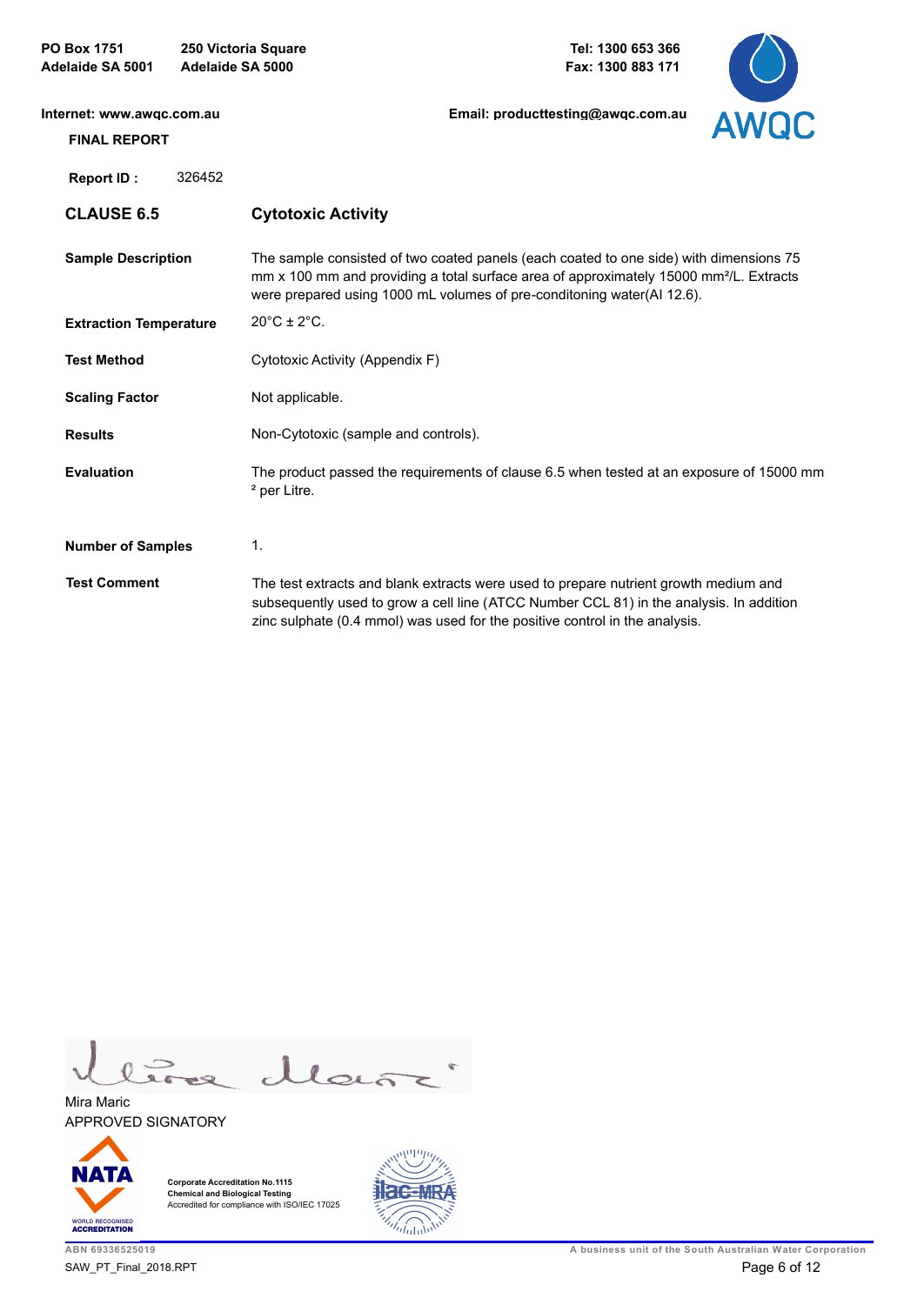| <b>PO Box 1751</b><br>Adelaide SA 5001           | 250 Victoria Square<br>Adelaide SA 5000 |                                  |                                              |                                                                                                                                                                                                                                                                                    | Tel: 1300 653 366<br>Fax: 1300 883 171                             |                        |
|--------------------------------------------------|-----------------------------------------|----------------------------------|----------------------------------------------|------------------------------------------------------------------------------------------------------------------------------------------------------------------------------------------------------------------------------------------------------------------------------------|--------------------------------------------------------------------|------------------------|
| Internet: www.awgc.com.au<br><b>FINAL REPORT</b> |                                         |                                  |                                              | Email: producttesting@awgc.com.au                                                                                                                                                                                                                                                  |                                                                    | <b>AWQC</b>            |
| Report ID:                                       | 326452                                  |                                  |                                              |                                                                                                                                                                                                                                                                                    |                                                                    |                        |
| <b>CLAUSE 6.6</b>                                |                                         |                                  | <b>Mutagenic Activity</b>                    |                                                                                                                                                                                                                                                                                    |                                                                    |                        |
| <b>Sample Description</b>                        |                                         |                                  |                                              | The sample consisted of two coated panels (each coated to one side) with dimensions 75<br>mm x 100 mm and providing a total surface area of approximately 15000 mm <sup>2</sup> /L. Extracts<br>were prepared using 1000 mL volumes of pre-conditoning water(AI 12.6).             |                                                                    |                        |
| <b>Extraction Temperature</b>                    |                                         | $20^{\circ}$ C ± 2 $^{\circ}$ C. |                                              |                                                                                                                                                                                                                                                                                    |                                                                    |                        |
| <b>Test Method</b>                               |                                         |                                  | Mutagenic Activity (Appendix G)              |                                                                                                                                                                                                                                                                                    |                                                                    |                        |
| <b>Scaling Factor</b>                            |                                         | Not applicable.                  |                                              |                                                                                                                                                                                                                                                                                    |                                                                    |                        |
| <b>Results</b>                                   |                                         |                                  |                                              |                                                                                                                                                                                                                                                                                    |                                                                    |                        |
| <b>Bacteria Strain</b>                           |                                         |                                  |                                              | <b>Number of Revertants per Plate</b>                                                                                                                                                                                                                                              |                                                                    |                        |
| Salmonella typhimurium TA98                      | Mean ± Standard deviation               | S9                               | <b>Blank</b><br>25, 30, 15<br>$23.3 \pm 7.6$ | Sample Extract<br>23, 22, 27<br>$24.0 \pm 2.6$                                                                                                                                                                                                                                     | <b>Positive Controls</b><br>3021, 3241, 3525<br>$3262.3 \pm 252.7$ | $NPD(20\mu g)$         |
|                                                  | Mean ± Standard deviation               | +                                | 28, 25, 31<br>$28.0 \pm 3.0$                 | 21, 29, 19<br>$23.0 \pm 5.3$                                                                                                                                                                                                                                                       | 2908, 2825, 3312<br>$3015.0 \pm 260.5$                             | $2-AF(20\mu g)$        |
| Salmonella typhimurium TA102                     | Mean ± Standard deviation               | $\blacksquare$                   | 243, 288, 321<br>$284.0 \pm 39.2$            | 234, 271, 277<br>$260.7 \pm 23.3$                                                                                                                                                                                                                                                  | 1121, 2736, 1397<br>$1751.3 \pm 863.8$                             | Mitomycin $C(10\mu g)$ |
|                                                  | Mean ± Standard deviation               | +                                | 336, 283, 267<br>$295.3 \pm 36.1$            | 311, 384, 341<br>$345.3 \pm 36.7$                                                                                                                                                                                                                                                  | 1700, 1435, 1369<br>$1501.3 \pm 175.2$                             |                        |
| <b>Comments</b>                                  |                                         |                                  |                                              | S9 was used as the metabolic activator. NPD (4-nitro-o-phenylenediamine) and Mitomycin<br>C are specific positive controls for strains TA98 - and TA102 (- and +) respectively, while 2-<br>AF (2-aminofluorene) when used in conjunction with S9 is a positive control for TA98+. |                                                                    |                        |
| <b>Evaluation</b>                                |                                         | <sup>2</sup> per Litre.          |                                              | The product passed the requirements of clause 6.6 when tested at an exposure of 15000 mm                                                                                                                                                                                           |                                                                    |                        |
| <b>Number of Samples</b>                         | 1.                                      |                                  |                                              |                                                                                                                                                                                                                                                                                    |                                                                    |                        |
| <b>Test Comment</b>                              |                                         |                                  |                                              | The differences in the mean number of revertants between the blank and test extracts do not<br>exceed two standard deviations; accordingly there is no evidence of a mutagenic response.                                                                                           |                                                                    |                        |

K 5ZP Ĺ

APPROVED SIGNATORY Peter Christopoulos



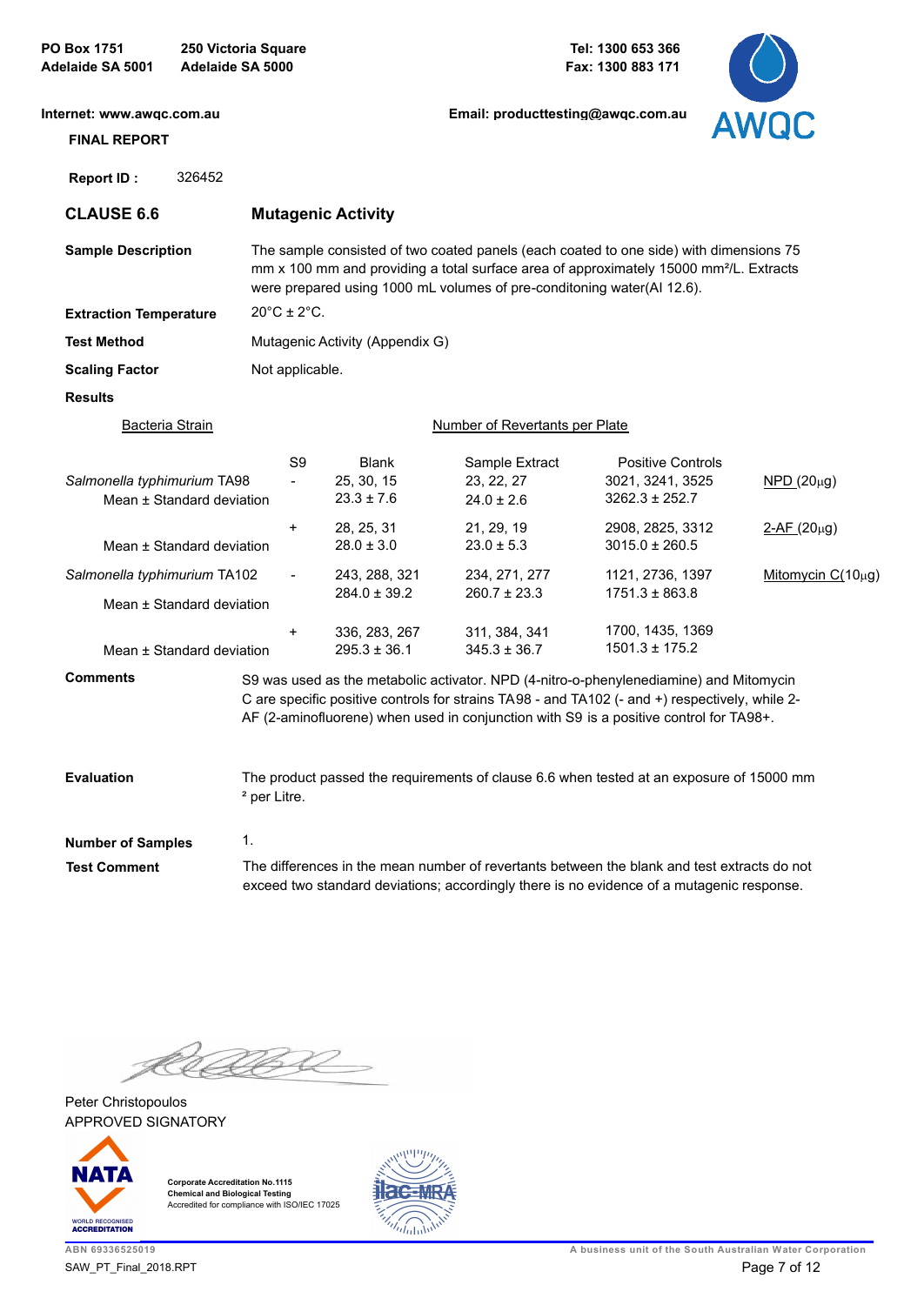**PO Box 1751 250 Victoria Square Adelaide SA 5001 Adelaide SA 5000**

**Tel: 1300 653 366 Fax: 1300 883 171**

**[Email: producttesting@awqc.com.au](mailto:awqc@sawater.com.au)**



**[Internet: www.awqc.com.au](https://www.awqc.com.au)**

# **FINAL REPORT**

 **Report ID :** 326452

**CLAUSE 6.7 Metals**

| <b>Sample Description</b><br><b>Extraction Temperature</b> | The sample consisted of two coated panels (each coated to one side) with dimensions 75<br>mm x 100 mm and providing a total surface area of approximately 15000 mm <sup>2</sup> /L. Extracts<br>were prepared using 1000 mL volumes of pre-conditoning water(AI 12.6).<br>$20^{\circ}$ C + $2^{\circ}$ C.                                                                                                                                                                                                                                                                                                                   |
|------------------------------------------------------------|-----------------------------------------------------------------------------------------------------------------------------------------------------------------------------------------------------------------------------------------------------------------------------------------------------------------------------------------------------------------------------------------------------------------------------------------------------------------------------------------------------------------------------------------------------------------------------------------------------------------------------|
| <b>Test Method</b>                                         | Metals (Appendix H)                                                                                                                                                                                                                                                                                                                                                                                                                                                                                                                                                                                                         |
| <b>Scaling Factor</b>                                      | Not applicable.                                                                                                                                                                                                                                                                                                                                                                                                                                                                                                                                                                                                             |
| <b>Method of Analysis</b>                                  | All methods used to determine concentrations of metals are based on those described in<br>the US EPA method 200.8 Determination of Trace elements in Waters and Wastes by<br>Inductively Coupled Plasma - Mass Spectrometry. The methods have been adapted for the<br>instrumentation in use at the Australian Water Quality Centre.<br>Concentration of the metals described in Table 2 of the AS/NZS 4020:2018 are determined<br>as follows:<br>Aluminium, Antimony, Arsenic, Barium, Boron, Cadmium, Chromium, Copper, Iron, Lead,<br>Manganese, Mercury, Molybdenum, Nickel, Selenium and Silver by Inductively Coupled |

Plasma Mass Spectrometry.

| <b>Results</b>       | Limit of Reporting | Blank     | Test 1    | Test 2    | Max Allowed |
|----------------------|--------------------|-----------|-----------|-----------|-------------|
|                      | mg/L               | mg/L      | mg/L      | mg/L      | mg/L        |
| <b>Final Extract</b> |                    |           |           |           |             |
| Aluminium            | 0.001              | 0.032     | 0.034     | 0.035     | 0.2         |
| Antimony             | 0.0005             | < 0.0005  | < 0.0005  | < 0.0005  | 0.003       |
| Arsenic              | 0.0003             | < 0.0003  | < 0.0003  | < 0.0003  | 0.01        |
| <b>Barium</b>        | 0.0005             | 0.0266    | 0.0265    | 0.0266    | 0.7         |
| <b>Boron</b>         | 0.020              | 0.022     | 0.035     | 0.032     | 1.4         |
| Cadmium              | 0.0001             | < 0.0001  | < 0.0001  | < 0.0001  | 0.002       |
| Chromium             | 0.0001             | 0.0001    | 0.0003    | 0.0003    | 0.05        |
| Copper               | 0.0001             | 0.1584    | 0.1310    | 0.1341    | 2.0         |
| Iron                 | 0.0005             | 0.0044    | 0.0041    | 0.0042    | 0.3         |
| Lead                 | 0.0001             | 0.0004    | 0.0004    | 0.0005    | 0.01        |
| Manganese            | 0.0001             | 0.0010    | 0.0010    | 0.0010    | 0.1         |
| Mercury              | 0.00003            | < 0.00003 | < 0.00003 | < 0.00003 | 0.001       |
| Molybdenum           | 0.0001             | 0.0002    | 0.0003    | 0.0002    | 0.05        |
| Nickel               | 0.0001             | 0.0016    | 0.0016    | 0.0016    | 0.02        |
| Selenium             | 0.0001             | < 0.0001  | < 0.0001  | < 0.0001  | 0.01        |
| Silver               | 0.00003            | < 0.00003 | < 0.00003 | < 0.00003 | 0.1         |
|                      |                    |           |           |           |             |

**Evaluation**

The product passed the requirements of clause 6.7 when tested at an exposure of 42000 mm ² per Litre.

**Number of Samples**

**Test Comment** Not applicable.

1.

)<br>Text

APPROVED SIGNATORY Dzung Bui



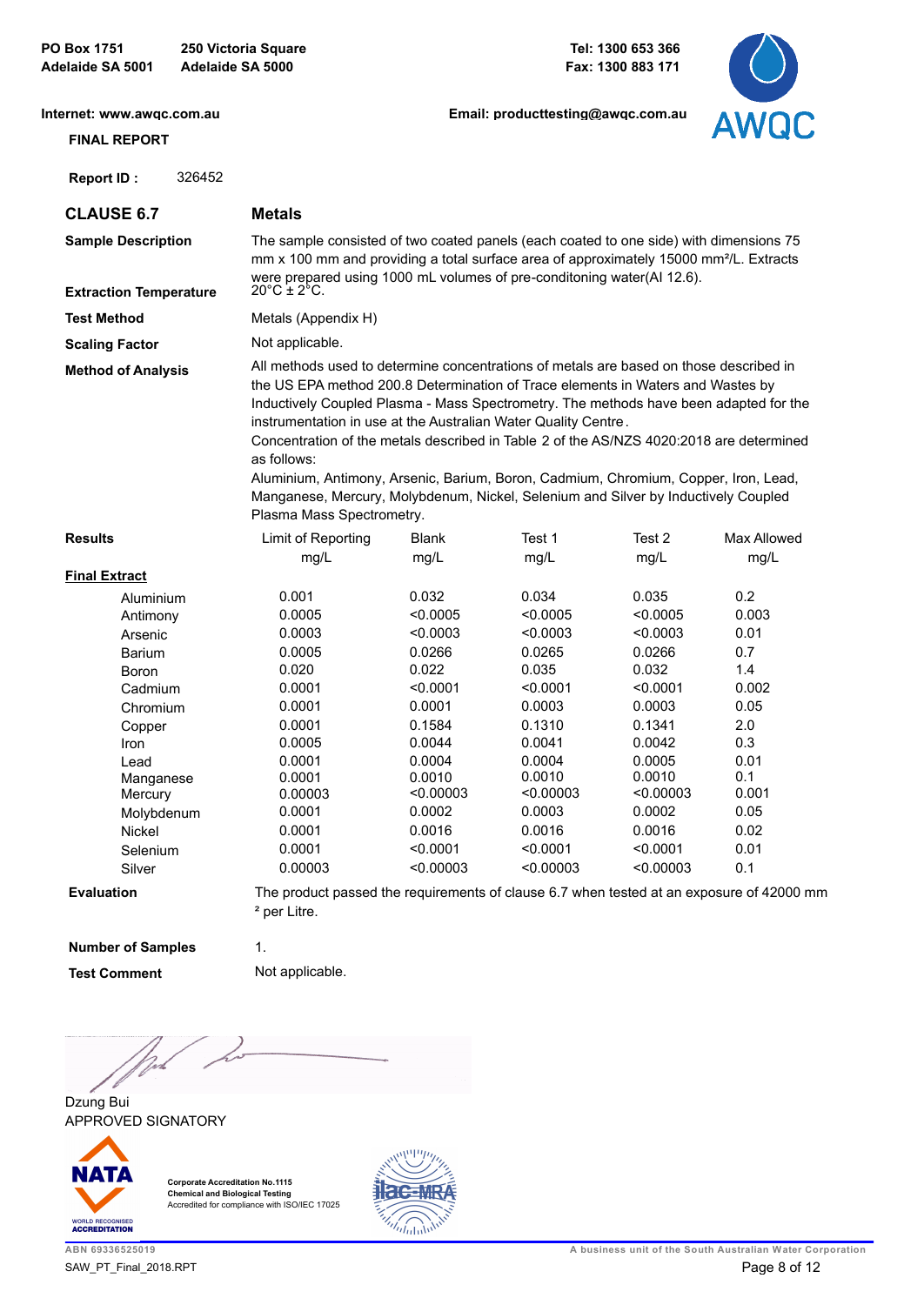| <b>PO Box 1751</b><br>Adelaide SA 5001           |        | 250 Victoria Square<br>Adelaide SA 5000 |                                                                   | Tel: 1300 653 366<br>Fax: 1300 883 171                                                                                                                                                            |                    |
|--------------------------------------------------|--------|-----------------------------------------|-------------------------------------------------------------------|---------------------------------------------------------------------------------------------------------------------------------------------------------------------------------------------------|--------------------|
| Internet: www.awqc.com.au<br><b>FINAL REPORT</b> |        |                                         |                                                                   | Email: producttesting@awgc.com.au                                                                                                                                                                 | AWQC               |
|                                                  | 326452 |                                         |                                                                   |                                                                                                                                                                                                   |                    |
| <b>Report ID:</b>                                |        |                                         |                                                                   |                                                                                                                                                                                                   |                    |
| <b>CLAUSE 6.8</b>                                |        | <b>Organic Compounds</b>                |                                                                   |                                                                                                                                                                                                   |                    |
| <b>Sample Description</b>                        |        |                                         | prepared using 1000 mL volumes of pre-conditoning water(AI 12.6). | The sample consisted of two coated panels (each coated to one side) with dimensions 75 mm<br>x 100 mm and providing a total surface area of approximately 15000 mm <sup>2</sup> /L. Extracts were |                    |
| <b>Extraction Temperature</b>                    |        | $20^{\circ}$ C ± $2^{\circ}$ C.         |                                                                   |                                                                                                                                                                                                   |                    |
| <b>Test Method</b>                               |        | compounds have no guideline value.      |                                                                   | Organic Compounds (Clause 6.8). Max Allowed values are taken from the Australian Drinking<br>Water Guidelines and Drinking-water Standards for New Zealand. Please note, some reported            |                    |
| <b>Scaling Factor</b>                            |        | Not applicable.                         |                                                                   |                                                                                                                                                                                                   |                    |
| <b>Results</b>                                   |        |                                         |                                                                   |                                                                                                                                                                                                   |                    |
| <b>Organic Compound</b>                          |        |                                         |                                                                   |                                                                                                                                                                                                   |                    |
| <b>Nitrosamines</b>                              |        |                                         | <b>Blank</b><br>µg/L                                              | Test<br>$\mu$ g/L                                                                                                                                                                                 | <b>Max Allowed</b> |
| !External Lab Report No.                         |        |                                         | ES2135439                                                         | ES2135439                                                                                                                                                                                         |                    |
| 1-Nitrosopiperidine (NPip)                       |        |                                         | < 0.003                                                           | < 0.003                                                                                                                                                                                           |                    |
| 1-Nitrosopyrrolidine (NPyr)                      |        |                                         | < 0.01                                                            | < 0.01                                                                                                                                                                                            |                    |
| Nitrosomorpholine (NMor)                         |        |                                         | < 0.003                                                           | < 0.003                                                                                                                                                                                           |                    |
| N-Nitrosodiethylamine (NDEA)                     |        |                                         | < 0.01                                                            | < 0.01                                                                                                                                                                                            |                    |
| N-Nitrosodimethylamine (NDMA)                    |        |                                         | < 0.003                                                           | < 0.003                                                                                                                                                                                           | $0.1 \mu g/L$      |
| N-Nitrosodi-n-propylamine (NDPA)                 |        |                                         | < 0.003                                                           | < 0.003                                                                                                                                                                                           |                    |
|                                                  |        | N-Nitrosomethylethylamine (NMEA)        | < 0.003                                                           | < 0.003                                                                                                                                                                                           |                    |
| <b>Organic Compound</b>                          |        |                                         |                                                                   |                                                                                                                                                                                                   |                    |
| <b>Phenols</b>                                   |        |                                         | <b>Blank</b>                                                      | Test                                                                                                                                                                                              | Max Allowed        |
|                                                  |        |                                         | µg/L                                                              | µg/L                                                                                                                                                                                              |                    |
| !External Lab Report No.                         |        |                                         | ES2135439                                                         | ES2135439                                                                                                                                                                                         |                    |
| 245-trichlorophenol                              |        |                                         | 1.0                                                               | 1.0                                                                                                                                                                                               |                    |
| 246-trichlorophenol                              |        |                                         | 1.0                                                               | 1.0                                                                                                                                                                                               | $20 \mu g/L$       |
| 24-dichlorophenol                                |        |                                         | 1.0                                                               | 1.0                                                                                                                                                                                               | 200 µg/L           |
| 24-dimethylphenol                                |        |                                         | 1.0                                                               | 1.0                                                                                                                                                                                               |                    |
| 2 6-dichlorophenol                               |        |                                         | 1.0                                                               | 1.0                                                                                                                                                                                               |                    |
| 2-chlorophenol                                   |        |                                         | 1.0                                                               | 1.0                                                                                                                                                                                               | 300 µg/L           |
| 2-nitrophenol                                    |        |                                         | 1.0                                                               | 1.0                                                                                                                                                                                               |                    |
| 4-chloro-3-methylphenol                          |        |                                         | 1.0                                                               | 1.0                                                                                                                                                                                               |                    |
| m+p cresol                                       |        |                                         | 2.0                                                               | 2.0                                                                                                                                                                                               |                    |
| o-cresol                                         |        |                                         | 1.0                                                               | 1.0                                                                                                                                                                                               |                    |
| pentachlorophenol                                |        |                                         | 2.0                                                               | 2.0                                                                                                                                                                                               | $9 \mu g/L$        |
| phenol                                           |        |                                         | 1.0                                                               | 1.0                                                                                                                                                                                               |                    |



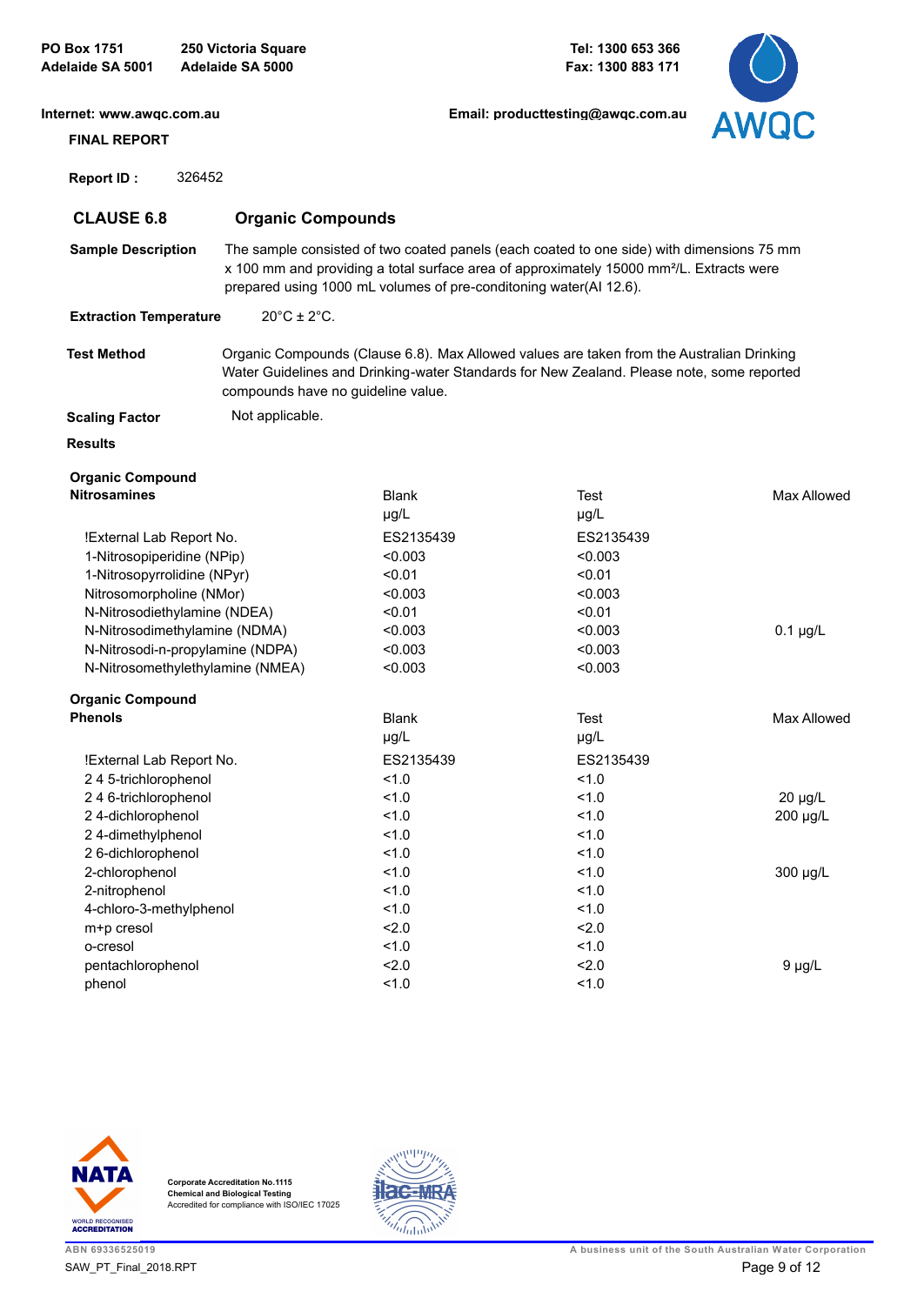**Tel: 1300 653 366 Fax: 1300 883 171**

**[Email: producttesting@awqc.com.au](mailto:awqc@sawater.com.au)**

**[Internet: www.awqc.com.au](https://www.awqc.com.au)**

#### **FINAL REPORT**

 **Report ID :** 326452

| <b>Blank</b> | <b>Test</b> | Max Allowed  |
|--------------|-------------|--------------|
| µg/L         | µg/L        |              |
| ES2135439    | ES2135439   |              |
| ~10          | < 10        | $10 \mu g/L$ |
| $2$          | $2$         |              |
| $2$          | $2$         |              |
| $2$          | $2$         |              |
| $2$          | $2$         |              |
| $2$          | $2$         |              |
| $2$          | $2$         |              |
|              |             |              |
| <b>Blank</b> | <b>Test</b> | Max Allowed  |
| µg/L         | µg/L        |              |
| ES2135439    | ES2135439   |              |
| < 0.02       | < 0.02      |              |
| < 0.02       | < 0.02      |              |
| < 0.02       | < 0.02      |              |
| < 0.02       | < 0.02      |              |
| < 0.005      | < 0.005     | $0.01$ µg/L  |
| < 0.005      | < 0.005     |              |
| < 0.02       | < 0.02      |              |
| < 0.02       | < 0.02      |              |
| < 0.02       | < 0.02      |              |
| < 0.02       | < 0.02      |              |
| < 0.02       | < 0.02      |              |
| < 0.02       | < 0.02      |              |
| < 0.02       | < 0.02      |              |
| < 0.02       | < 0.02      |              |
| < 0.02       | < 0.02      |              |
| < 0.005      | < 0.005     |              |
| < 0.02       | < 0.02      |              |
| < 0.02       | < 0.02      |              |
|              |             |              |





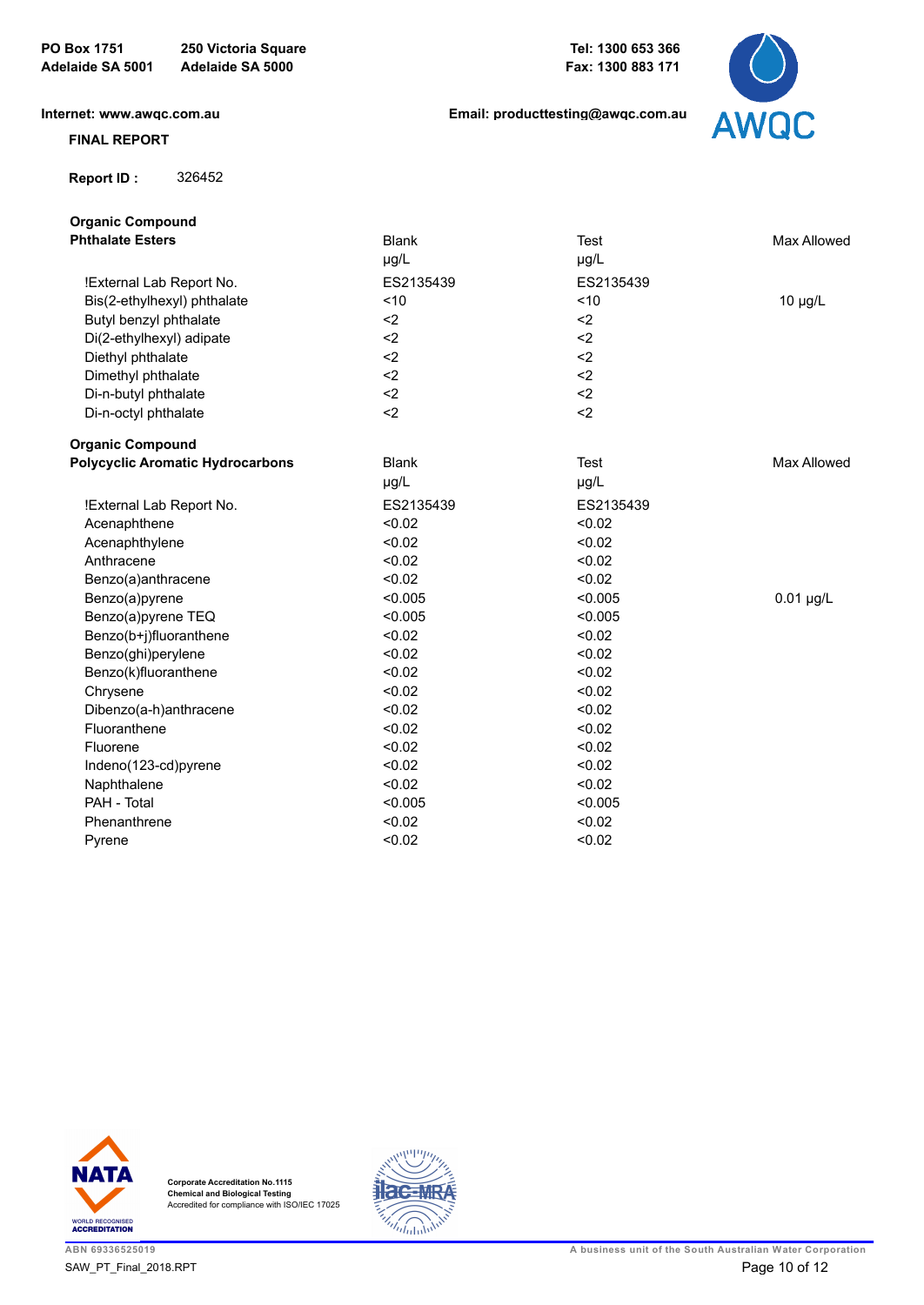**[Internet: www.awqc.com.au](https://www.awqc.com.au)**

### **FINAL REPORT**

 **Report ID :** 326452

**Organic Compound**

**[Email: producttesting@awqc.com.au](mailto:awqc@sawater.com.au)**



| <b>Volatile Organic Compounds GCMS</b> | <b>Blank</b>  | <b>Test</b>    | Max Allowed   |
|----------------------------------------|---------------|----------------|---------------|
|                                        | $\mu g/L$     | µg/L           |               |
| 1112-Tetrachloroethane                 | $<$ 1         | < 1            |               |
| 1 1 1-Trichloroethane                  | $<$ 1         | < 1            |               |
| 1122-Tetrachloroethane                 | $<$ 1         | < 1            |               |
| 112-Trichloroethane                    | $<$ 1         | < 1            |               |
| 1 1-Dichloropropene                    | $<$ 1         | < 1            |               |
| 1 2 3-Trichlorobenzene                 | $<$ 1         | < 1            |               |
| 1 2 3-Trichloropropane                 | $<$ 1         | < 1            |               |
| 1 2 4-Trichlorobenzene                 | $<$ 1         | < 1            |               |
| 1 2 4-Trimethylbenzene                 | $<$ 1         | < 1            |               |
| 1 2-Dibromo-3-chloropropane            | $<$ 1         | < 1            | $1 \mu g/L$   |
| 1 2-Dibromoethane                      | $<$ 1         | < 1            | $1 \mu g/L$   |
| 1 2-Dichlorobenzene                    | $<$ 1         | < 1            | 1500 µg/L     |
| 1 2-Dichloroethane                     | $<$ 1         | < 1            | $3 \mu g/L$   |
| 1 2-Dichloropropane                    | $<$ 1         | < 1            |               |
| 1 3 5-Trimethylbenzene                 | $<$ 1         | < 1            |               |
| 1 3-Dichlorobenzene                    | $<$ 1         | < 1            |               |
| 1 3-Dichloropropane                    | $<$ 1         | < 1            |               |
| 14-Dichlorobenzene                     | $<$ 1         | < 1            | 40 µg/L       |
| 1,1-Dichloroethane                     | $<$ 1         | < 1            |               |
| 1,1-Dichloroethene                     | $<$ 1         | < 1            | 30 µg/L       |
| 2,2-Dichloropropane                    | $<$ 1         | < 1            |               |
| 2-Chlorotoluene                        | $<$ 1         | < 1            |               |
| 4-Chlorotoluene                        | $<$ 1         | < 1            |               |
| 4-Isopropyltoluene                     | $<$ 1         | < 1            |               |
| Benzene                                | $<$ 1         | < 1            | $1 \mu g/L$   |
| Bromobenzene                           | $<$ 1         | < 1            |               |
| Bromochloromethane                     | $<$ 1         | < 1            |               |
| Bromodichloromethane                   | 30            | 29             | 60 µg/L       |
| <b>Bromoform</b>                       | 6             | 6              | 100 µg/L      |
| Bromomethane                           | $<$ 4         | $<$ 4          |               |
| Carbon tetrachloride                   | $<$ 1         | < 1            | $3 \mu g/L$   |
| Chlorobenzene                          | $<$ 1         | < 1            | 300 µg/L      |
| Chloroethane                           | <4            | $<$ 4          |               |
| Chloroform                             | 23            | 23             | 400 µg/L      |
| Chloromethane                          | $<$ 4         | $<$ 4          |               |
| cis-1 3-Dichloropropene                | $<$ 1         | $<$ 1          |               |
| cis-1,2-Dichloroethene                 | $<$ 1         | < 1            |               |
| Dibromochloromethane                   | 30            | 30             | 150 µg/L      |
| Dibromomethane                         | $<$ 1         | < 1            |               |
| Dichlorodifluoromethane                | $<$ 1         | < 1            |               |
| Dichloromethane                        | <4            | <4<br>$\leq$ 1 | $4 \mu g/L$   |
| Ethylbenzene                           | $<$ 1<br>&0.7 |                | 300 µg/L      |
| Hexachlorobutadiene                    |               | < 0.7          | $0.7 \mu g/L$ |
| Isopropylbenzene                       | $<$ 1         | < 1            |               |
| m+p-Xylenes - Total                    | $2$           | $2$            |               |